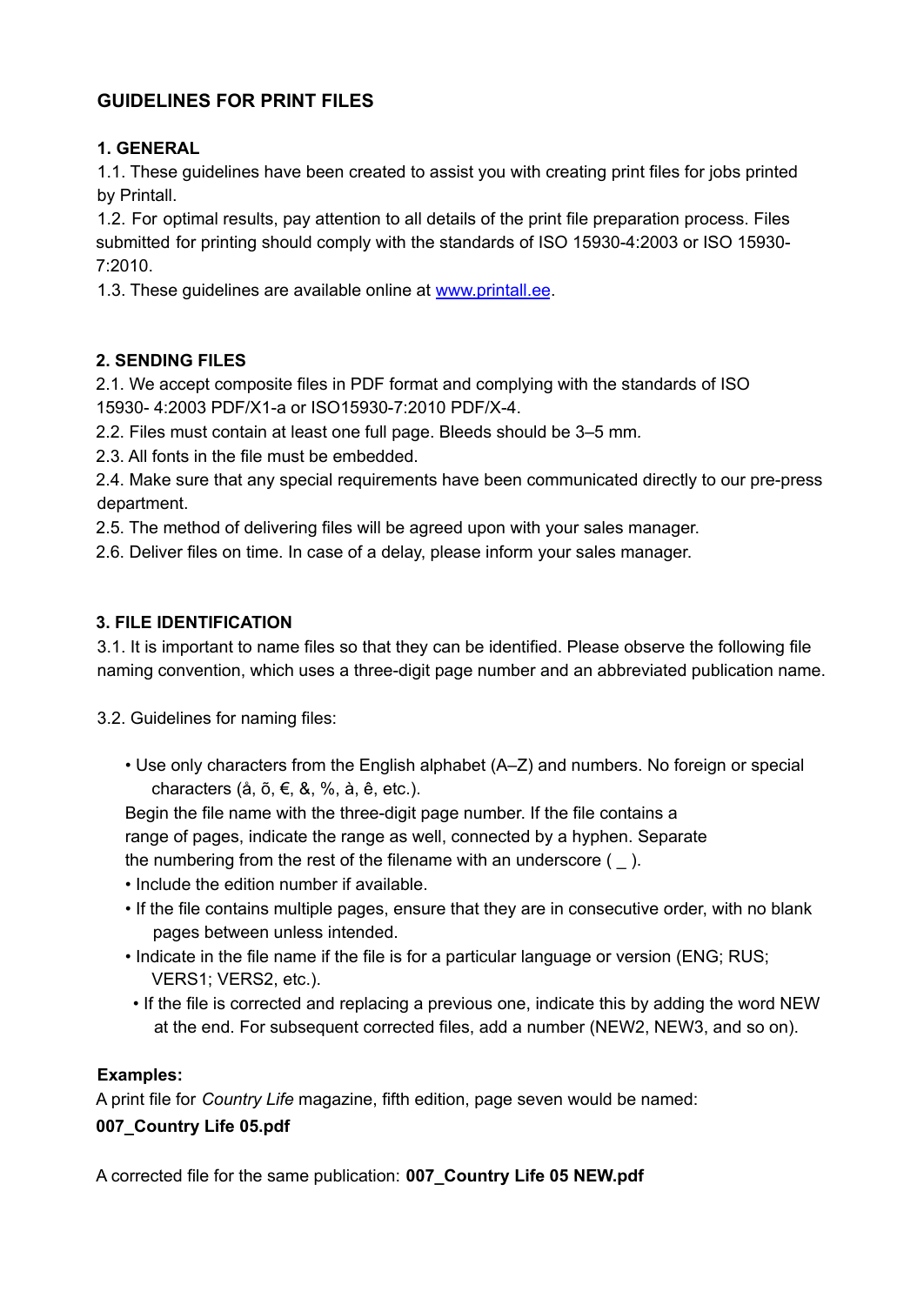A single file containing pages 8-27 in the same magazine: **008-027\_Country Life 05.pdf**

# **FILE SETTINGS**

### **4. Newsprint – Coldset Web Offset (CSWO)**

4.1. We use the following papers and profiles:

4.1.1 Standard newsprint 38–48 g/m2 ICC Profile: ISOnewspaper26v4.icc (IFRA26) Total ink limit 240% Max. black 95%

4.1.2 Improved newsprint 49–60 g/m2 ICC Profile: ImpNews\_Coldset.icc Total ink limit 195% Max. black 96%

4.2. Settings for CSWO printing:

- Screen density is automatically applied by prepress: 85 lpi for standard newsprint; 112 lpi for improved newsprint. Resolution of images (dpi) should be at least 2 x lpi.
- Work in Proof Colors mode using the appropriate ICC profile to simulate the smaller color gamut of coldset printing.
- For untrimmed A3 jobs, leave margins of 12 mm free space.
- Align all pages center. For trimmed jobs, leave a 5 mm bleed.
- Put all color images in CMYK color space.
- Set black-and-white images to grayscale.

• Full-color areas, such as backgrounds, should be 95% screen. • A recommended CMYK recipe for rich black is 95% black / 35% cyan / 35% magenta / 30% yellow. • Frames (of tables, pictures, etc.) should be designated in one process color. Line width should not be thinner than 0.3 mm (1pt).

• The minimum line width for line art is 0.3 mm (1pt). Use no more than two color composites.

#### **5. Magazine printing – Heatset Web Offset (HSWO)**

5.1. We use the following papers and profiles:

5.1.1. **MWC** (Medium Weight Coated) 65-130 g/m2 (UPM Star, Galerie Fine, etc.) ICC Profile: ISOcoated\_v2\_300\_eci.icc (FOGRA 39)

5.1.2. Standard LWC (Light Weight Coated) 51-60 g/m2 (Galerie Lite, etc) ICC Profile: PSO\_LWC\_Standard\_eci.icc (FOGRA 46)

5.1.3. Improved LWC (Light Weight Coated) 60-100 g/m2 (Galerie Brite, UPM Ultra, etc.) ICC Profile: PSO\_LWC\_Improved\_eci.icc (FOGRA 45)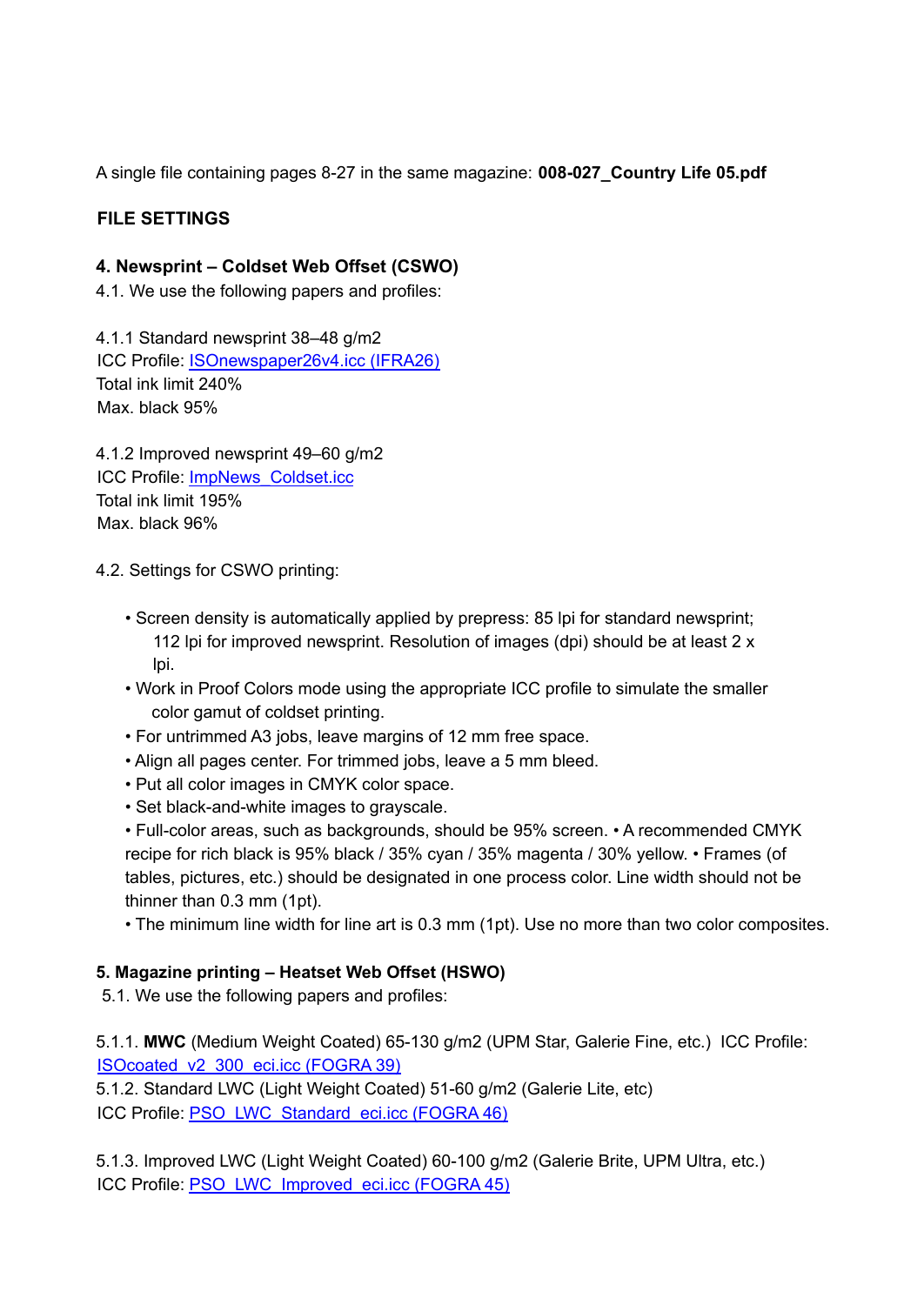5.1.4. SC; LWU (Supercalender; Light Weight Uncoated) 51-80 g/m2 (PrimaPress, InnoPress, UPM Cat, etc.) ICC Profile: SC\_paper\_eci.icc (FOGRA 40)

5.1.5. MFC (Machine Finished Coated) 54-75 g/m2 (Solarispress, UPM Satin, UPM Smart, etc.) ICC Profile: PSO\_MFC\_Paper\_eci.icc (FOGRA 41)

5.1.6. Improved Newsprint 49–60 g/m2 (ExoPress) ICC Profile: PSO\_SNP\_paper\_eci.icc (FOGRA 42)

5.1.7. WFC (Woodfree Multicoated) 90–130 g/m2 (UPM Finesse, etc) ICC Profile: ISOcoated\_v2\_300\_eci.icc (FOGRA 39)

5.1.8. WFU (Woodfree Uncoated) 70–100 g/m2 (UPM Fine, Amber Graphic, Sopporset) ICC Profile: PSO\_Uncoated\_ISO12647\_eci.icc (FOGRA 47)

5.2. Settings for HSWO printing:

- A recommended CMYK recipe for a neutral rich black is 98% black / 40% cyan / 30% magenta / 30% yellow. • Align all pages center. For trimmed jobs, leave a 3 mm bleed.
- For publications using perfect (adhesive) binding, compensate spreads spanning from the inside covers to the first and last pages by 5+5 mm of gutter overlap. For other spreads, avoid placing critical elements in the gutter, as they can be obscured depending on how much the spread is opened by the reader.
- Black and white images should be converted from RGB to CMYK using the appropriate profile.
- All elements should be in CMYK, images should be converted from RGB to CMYK using the appropriate profile - this can be done at time of export from InDesign.
- Text smaller than 10 pt. should be 100% black.
- Negative text should be no smaller than 8 pt. and set in a typeface with uniform thickness, such as most sans serif fonts. Negative lines should be no thinner than 0.2 mm.
- Do not place any critical text or design elements closer than 5 mm from the trim edge.

# **6. Sheetfeed Offset (SFO)**

6.1. We use the following papers and profiles:

6.1.1. WFC (Woodfree Multicoated) 90–300 g/m2 (MultiArt, Tom&Otto, Galerie Art) WFC (Woodfree Singlecoated, Hibulk) 70–250 g/m2 (G-Print, Galerie Art Volume) ICC Profile: ISOcoated v2 eci.icc (FOGRA 39)

6.1.2. WFU (Woodfree Uncoated) 70–250 g/m2 (Multioffset, Sopporset, Amber Graphic) ICC Profile: PSO\_Uncoated\_ISO12647\_eci.icc (FOGRA47)

6.1.3. For profiles for other papers, ask the manufacturer or your sales manager.

6.2. Settings for SFO printing:

• Align all pages center. Use a 3 mm bleed.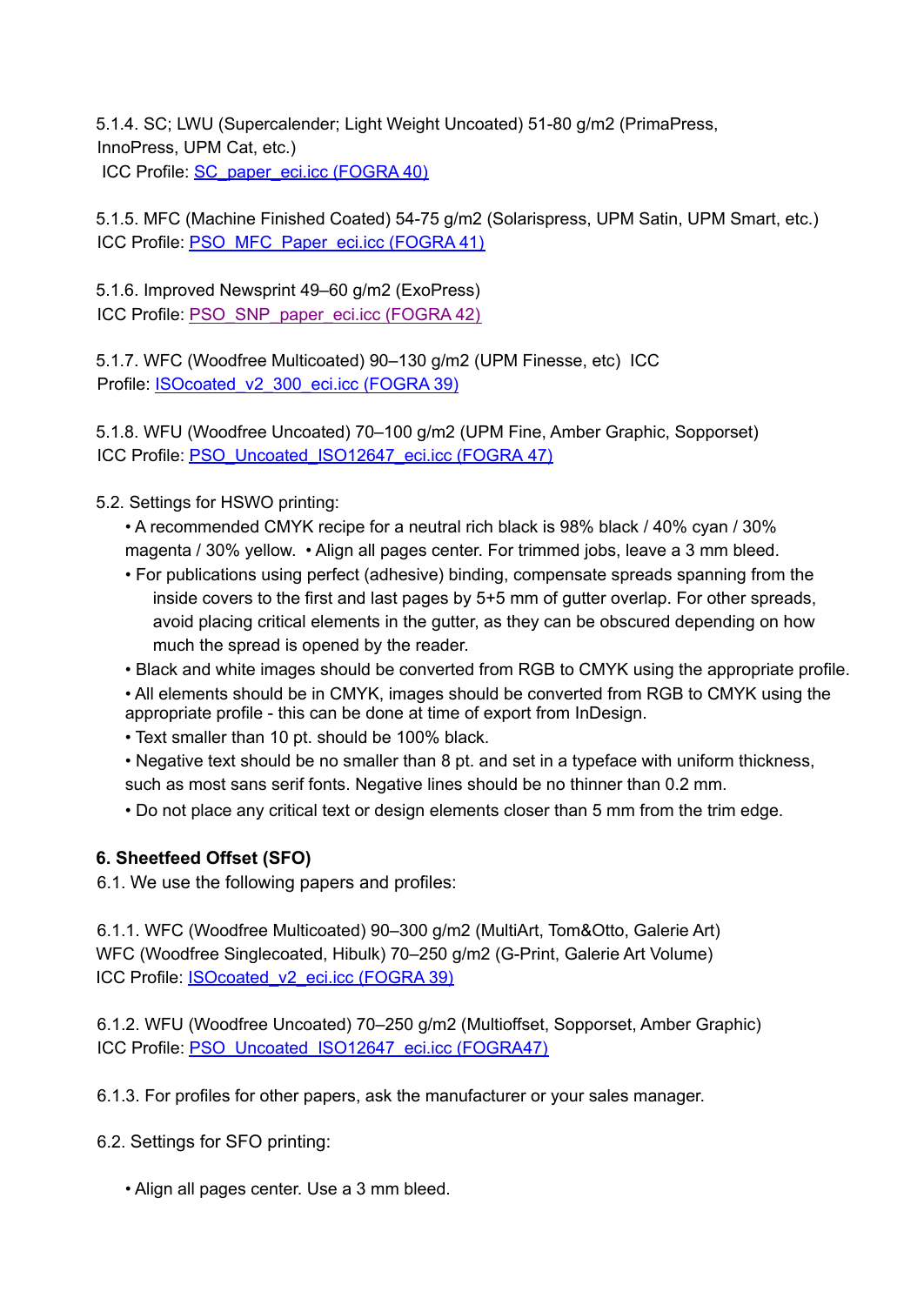- For publications using perfect (adhesive) binding, send the cover pages as spreads. If sending as separate pages, the spine width should be added to the margin of the front cover.
- For additional pieces such as pamphlets, inserts, three-part cover pages, etc., provide folding marks and a mockup (either a physical dummy, or photos/drawings that make the folding clear).

• A recommended CMYK recipe for rich black is 98% black / 40% cyan / 30% magenta / 30% yellow.

• Black and white images should be converted from RGB to CMYK using the appropriate profile.

• All elements should be in CMYK, images should be converted from RGB to CMYK using the appropriate profile - this can be done at time of export from InDesign.

• Text smaller than 10 pt. should be 100% black.

• Negative text should be no smaller than 8 pt. and set in a typeface with uniform thickness, such as most sans serif fonts. Negative lines should be no thinner than 0.2 mm.

• Do not place any critical text or design elements closer than 5 mm from the trim edge.

# **7. Trapping and overprinting**

7.1. Trapping

Trapping helps to avoid registration errors that can result from paper stretching, etc. Trapping is applied automatically in our RIP - please do not pre-trap your files.

# 7.2. Overprint

Printall's prepress uses the following settings:

• 100% black is always set to overprint (text or vector objects)

(this applies even if your files do not have overprint turned on for black - if you want to force a *no-overprint black object, set the color to C:1%, M:1%, Y:1%, K:100%)*

• If our preflight detects CMYK white, it is set to knockout. Overprinting white is invisible.

*(please note that preflight isn't 100% effective at detecting this in complex PDFs, so you should always check PDFs with Overprint Preview turned on)*

• CMYK objects are set to knock out. If you want to use overprint effects in your job, please contact us and we can override these settings on a page-by-page basis.

#### 7.3. Use of images

Ensure that the resolution of images is suitable for the printing method used.

For Coldset Web Offset (CSWO), the recommended resolution is 200 dpi. Our preflight will consider any resolution under 100 dpi as an error.

For Heatset Web Offset (HSWO) and Sheetfed Offset (SFO), the recommended resolution is 300 dpi. Our preflight will consider any resolution under 100 dpi as an error.

Low-resolution images caused by technical errors such as missing links are under 100 dpi for images above 100 dpi but below the recommended resolution, we assume the client did not have a better quality file available.